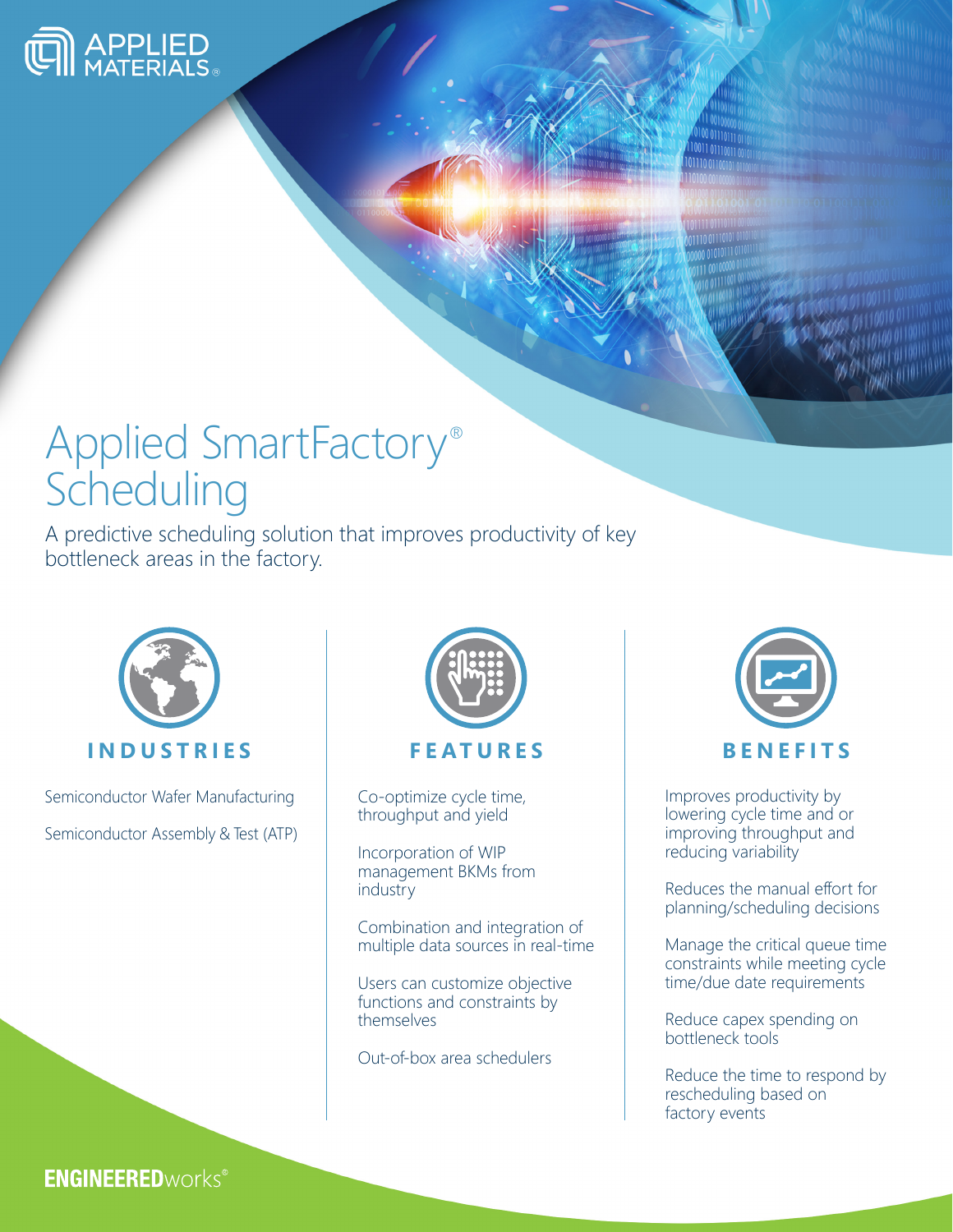### SMARTFACTORY SCHEDULING





## **INDUSTRY CHALLENGES**

Semiconductor and OSAT manufacturers today are striving to optimize production and

implementation. Some of the key challenges these manufacturers face include:

- Consistently improve cost and control cycle time to maximize revenue
- Time spent in planning & managing for factory resources (higher product mix & volume)
- Companies are realizing that ATP productivity is key to improve the on-time demand and ensure the factory productivity gains in the fabs are not negated by low efficiency in the fabs
- Managing shortages of industrial engineering experts and development resources
- Handling delays in deployment, resulting in long payback times

# **SmartFactory** Productivity Solutions Components



Common framework from dispatching to automation – Built on SmartFactory APF Platform ETM, Common Data Model (CDM), EngineeredWorks, Solution UI > Open Box Solutions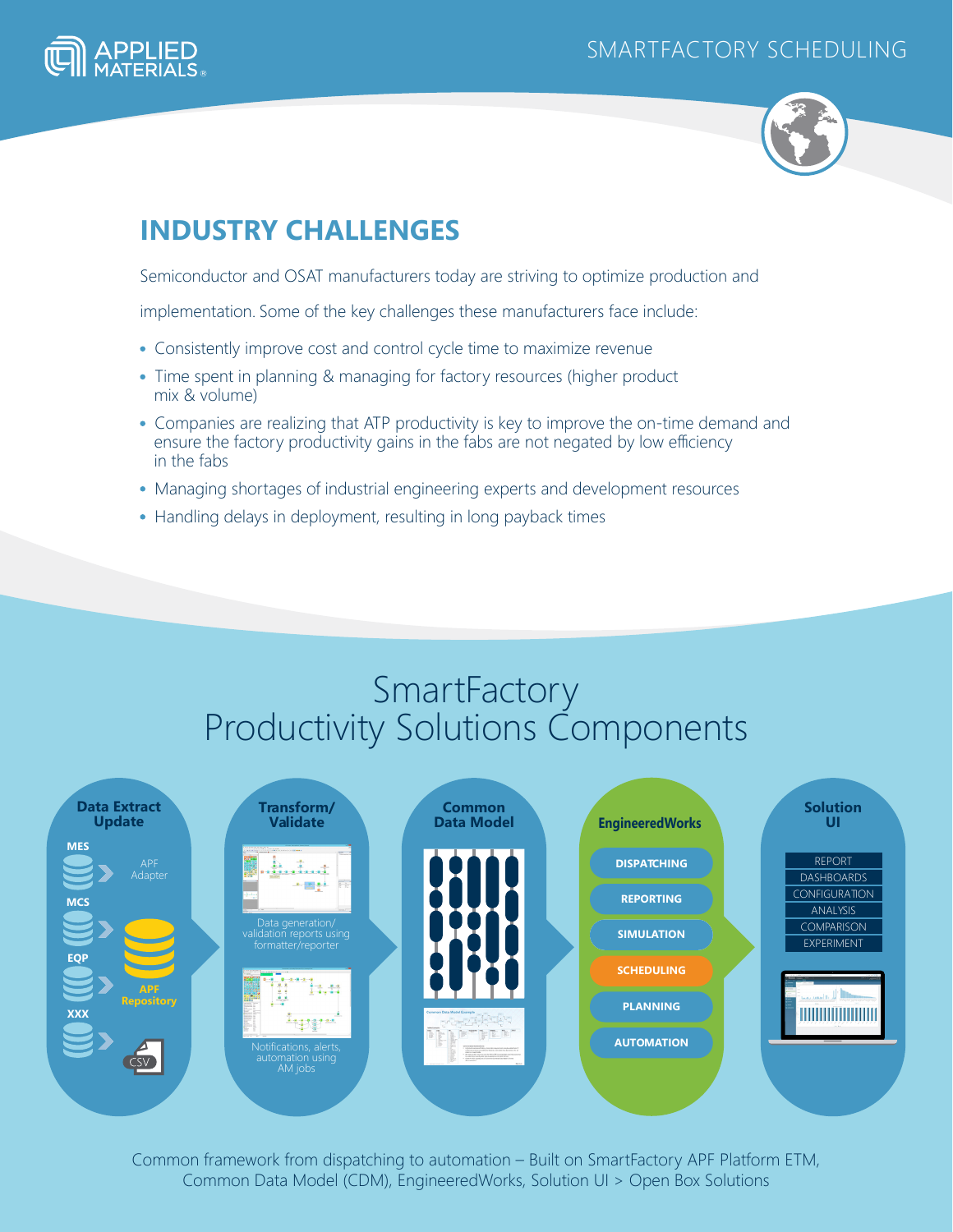



### **SOLUTION DESCRIPTION**

This short-interval predictive scheduling incorporates factory-wide data from multiple manufacturing plant floor systems, and then runs this data through its prediction and scheduling engines to produce accurate, real-time production schedules. It schedules key bottleneck areas in the such as litho, wets/diffusion, chamber based tool and implant operations in front end and die attach, wire bonders, testers in assembly and test operations optimizing throughput and improving on time delivery—using sophisticated algorithms that are not possible with dispatching systems alone. It also predicts the movement of all lots in the fab/factory and uses this information as one of the inputs to optimize the scheduling and dispatching decisions in the factory.





# SmartFactory Solutions with<br>**ENGINEERED**WOrkS®